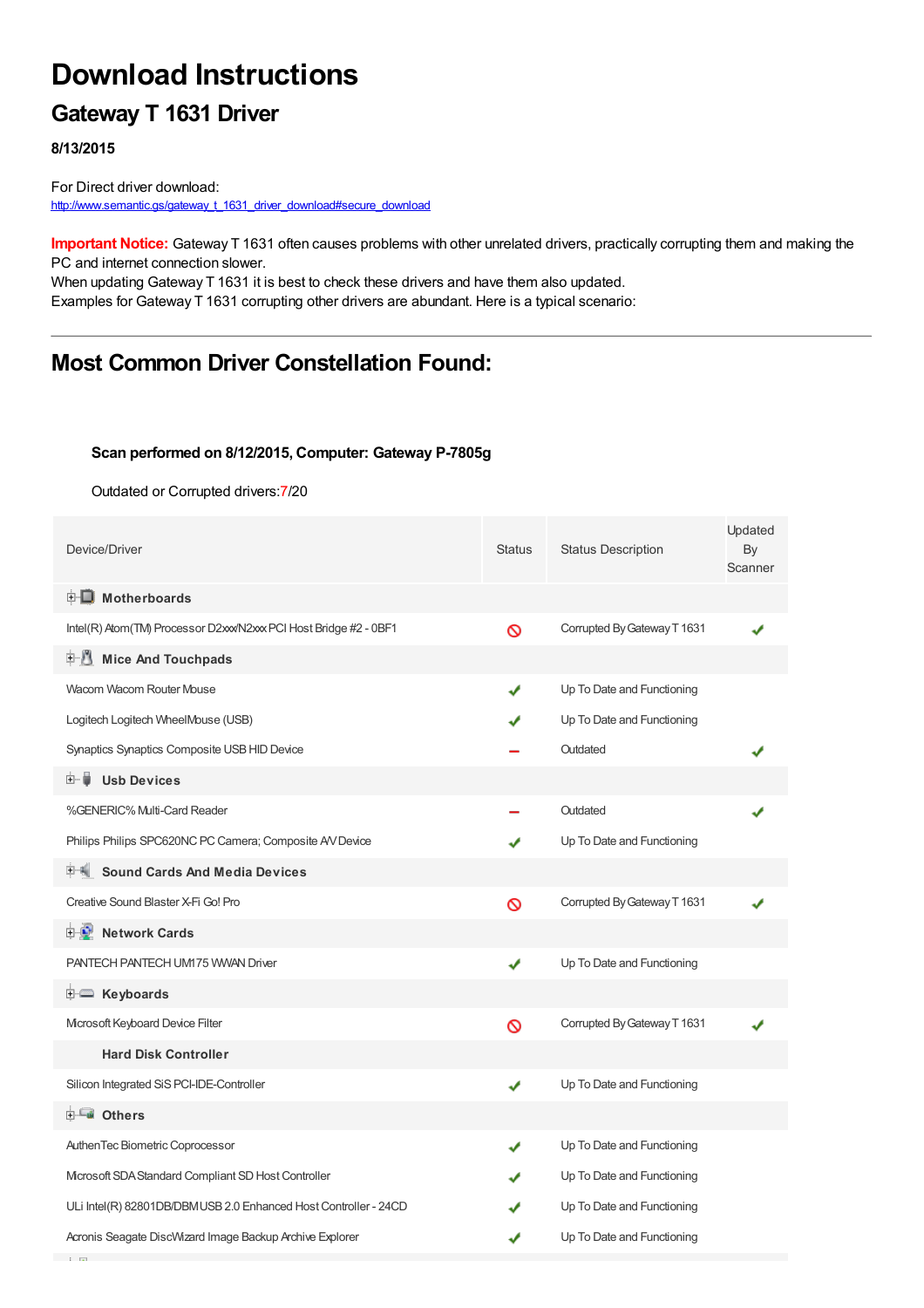| <b>E-LO</b> Cameras, Webcams And Scanners                              |   |                             |  |
|------------------------------------------------------------------------|---|-----------------------------|--|
| Canon CanoScan 3200/3200F                                              | ✔ | Up To Date and Functioning  |  |
| <b>Dideo Cards</b>                                                     |   |                             |  |
| ATI RADEON X300 Series                                                 | ∾ | Corrupted By Gateway T 1631 |  |
| <b>E</b> Input Devices                                                 |   |                             |  |
| Lenovo Lenovo USB Optical Wheel Mouse (HID)                            | ✔ | Up To Date and Functioning  |  |
| <b>E-1</b> Port Devices                                                |   |                             |  |
| Huawei Vodafone Mobile Broadband Secondary Port Modem (Huawei) (COM28) |   | Up To Date and Functioning  |  |
| <b>D</b> Monitors                                                      |   |                             |  |
| Sony Digital Flat Panel (1024x768)                                     | ര | Corrupted By Gateway T 1631 |  |
| <b>Devices</b> Mobile Phones And Portable Devices                      |   |                             |  |
| <b>Acer NOKIA</b>                                                      | ✔ | Up To Date and Functioning  |  |

## **Gateway T 1631 Driver Models:**

| <b>Driver Model</b>                       | <b>Original Upload</b><br>Date | ∟ast<br><b>Modification</b> | <b>Driver File</b>                                    | <b>File</b><br><b>Size</b> | <b>Most Compatible</b><br><b>Computer Model</b> | <b>Availabilty To</b><br><b>Scanner</b> |
|-------------------------------------------|--------------------------------|-----------------------------|-------------------------------------------------------|----------------------------|-------------------------------------------------|-----------------------------------------|
| Gateway T 1631<br>Q2.1282.19              | 9/28/2014                      | 8/3/2015                    | gateway_t_1631-<br>q2.1282.19.exe                     | 26kb                       | HPNY545AAR-ABA p6210y,                          | ✔                                       |
| Gateway T 1631<br>60604                   | 11/23/2014                     | 8/2/2015                    | gateway t 1631-<br>60604.exe                          | 77kb                       | Advent Monza,                                   | J                                       |
| Gateway T 1631<br>82284                   | 8/5/2014                       | 8/2/2015                    | gateway t 1631-<br>82284.exe                          | 109kb                      | Dell Studio 1557,                               | ✔                                       |
| Gateway T 1631<br>2.1031.16               | 9/21/2014                      | 8/8/2015                    | ipgzxjqqu-2.1031.16.exe                               | 173kb                      | NEC PC-VL750CS,                                 | ✔                                       |
| Gateway T 1631<br>201.134                 | 9/7/2014                       | 8/8/2015                    | reig-201.134.exe                                      | 106kb                      | Sony VPOF115FG,                                 | ✔                                       |
| Gateway T 1631<br>1.12992.1               | 12/16/2014                     | 8/2/2015                    | gateway t 1631-<br>1.12992.1.exe                      | 29kb                       | IBM6221GE1,                                     | ✔                                       |
| Gateway T 1631<br>R <sub>2</sub> .11.1703 | 12/16/2014                     | 8/4/2015                    | gateway_t_1631-<br>r2.11.1703.exe                     | 157kb                      | Panasonic CF-Y4HW2AXS,                          | ✔                                       |
| Gateway T 1631<br>C41.1038                | 11/28/2014                     | 8/6/2015                    | rti-c41.1038.exe                                      | 67kb                       | Sony VGC-RT150DY,                               | ✔                                       |
| Gateway T 1631<br>301.188                 | 9/9/2014                       | 8/6/2015                    | gateway t 1631-<br>301.188.exe                        | 152kb                      | Sony VPCW210ALI,                                | ✔                                       |
| Gateway T 1631<br>40838                   | 12/24/2014                     | 8/7/2015                    | bea-40838.exe                                         | 123kb                      | <b>ECS MB30,</b>                                | ✔                                       |
| Gateway T 1631<br>1.10073                 | 1/13/2015                      | 8/2/2015                    | gateway t 1631-<br>1.10073.exe                        | 29kb                       | Packard Bell ISTART C5410 AIO,                  | ✔                                       |
| Gateway T 1631<br>W33966                  | 9/24/2014                      | 8/4/2015                    | cyuvhnxgx-w33966.exe                                  | 213kb                      | Lenovo H520,                                    | ✔                                       |
| Gateway T 1631 3224 8/3/2014              |                                | 8/3/2015                    | gateway_t_1631-<br>3224.exe                           | 38kb                       | T-Systems T-Systems PC P4PE,                    | ✔                                       |
| Gateway T 1631<br>82642                   | 1/30/2015                      | 8/8/2015                    | gateway t 1631-<br>82642.exe                          |                            | 165kb HPHP Pavilion dv9575EM,                   | ✔                                       |
| Gateway T 1631<br>1.1301.13               | 11/15/2014                     | 8/4/2015                    | gateway t 1631-<br>1.1301.13.exe                      |                            | 108kb HPAY020AA-ABL p6320f,                     | ✔                                       |
| Gateway T 1631<br>D1.141.1                | 8/10/2014                      | 8/4/2015                    | gateway t 1631-<br>d1.141.1.exe                       | 119kb                      | WIPRO WNBOBM4901-0022,                          | ✔                                       |
| Gateway T 1631<br>71.1862                 | 11/2/2014                      | 8/10/2015                   | gateway_t_1631-<br>71.1862.exe                        | 36kb                       | Lenovo ThinkPad T530,                           | ✔                                       |
| Gateway T 1631<br>71.11.132               | 9/3/2014                       | 8/5/2015                    | jwxoxayac-71.11.132.exe 133kb HPKN472AA-ACB a6421.ru, |                            |                                                 | ✔                                       |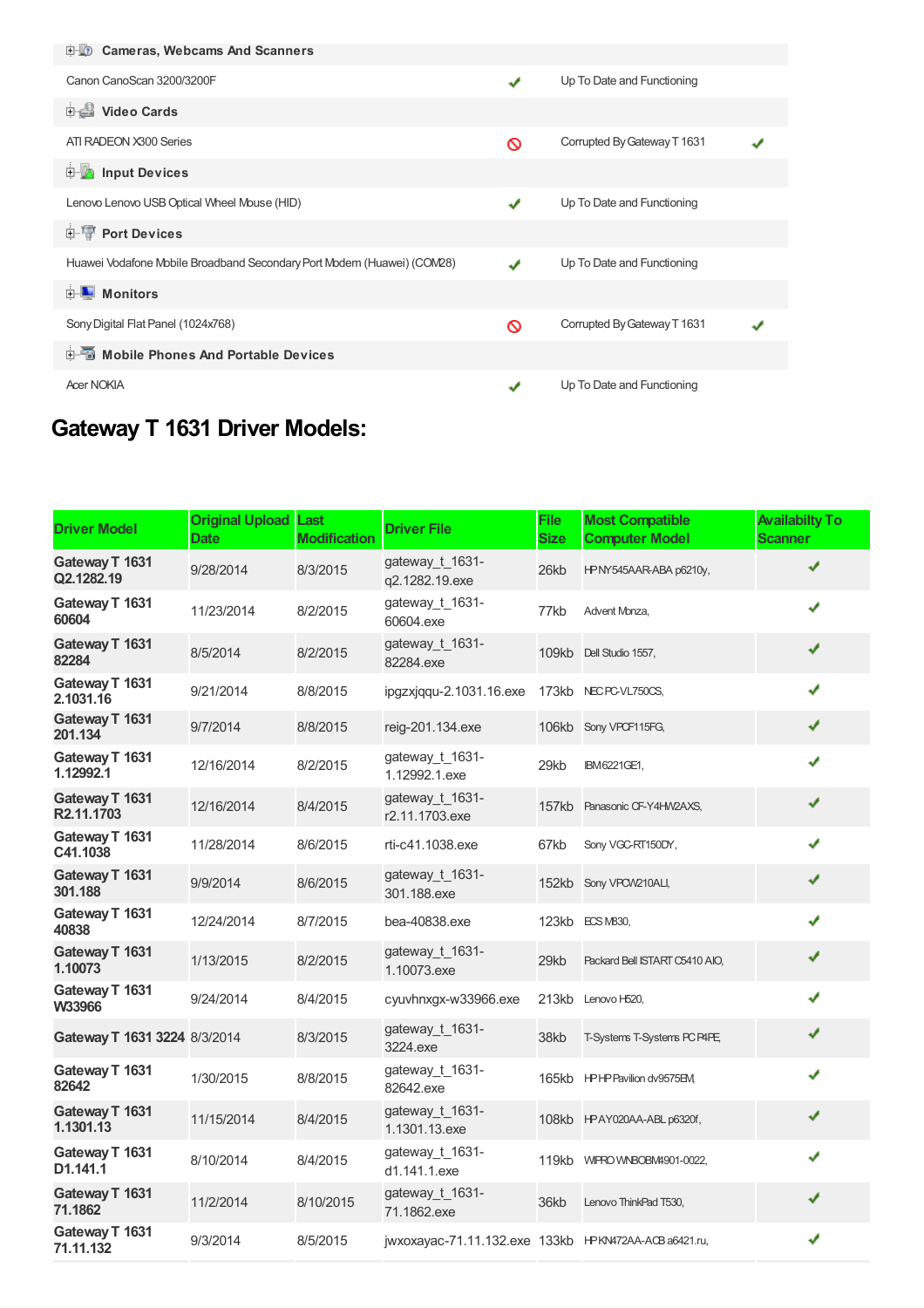| Gateway T 1631<br>40321.1      | 12/27/2014 | 8/4/2015  | gateway_t_1631-<br>40321.1.exe     |              | 118kb Acer Veriton L670,                    | ✔ |
|--------------------------------|------------|-----------|------------------------------------|--------------|---------------------------------------------|---|
| Gateway T 1631<br>173632       | 11/28/2014 | 8/4/2015  | gateway_t_1631-<br>i73632.exe      | 47kb         | IBM IBM eServer 206m-[8485PEE]              | ✔ |
| Gateway T 1631 2922 11/16/2014 |            | 8/5/2015  | ar-2922.exe                        | 140kb        | HP Pavilion ze2000,                         | J |
| Gateway T 1631<br>71.11.12.18  | 8/13/2014  | 8/2/2015  | gateway t 1631-<br>71.11.12.18.exe | 108kb        | Packard Bell IMEDIA 8006,                   |   |
| Gateway T 1631<br>731.12.16    | 12/31/2014 | 8/9/2015  | gateway_t_1631-<br>731.12.16.exe   | 86kb         | NEC PC-VJ22GXNEHTXA,                        |   |
| Gateway T 1631<br>21.1904      | 11/13/2014 | 8/5/2015  | gateway_t_1631-<br>21.1904.exe     | <b>148kb</b> | Supermicro X7DBP,                           |   |
| Gateway T 1631<br>Q61.162.13   | 10/9/2014  | 8/7/2015  | gateway_t_1631-<br>q61.162.13.exe  | 145kb        | VOYAGEURPC Warranty 06/23/2014,             | ✔ |
| Gateway T 1631<br>R382.10      | 10/2/2014  | 8/6/2015  | mjlub-r382.10.exe                  | 59kb         | Acer A0A150,                                | ✔ |
| Gateway T 1631<br>N42964       | 9/4/2014   | 8/8/2015  | gateway_t_1631-<br>n42964.exe      | 116kb        | Lenovo 6072Y76,                             | ✔ |
| Gateway T 1631<br>40028        | 7/22/2014  | 8/8/2015  | gateway_t_1631-<br>40028.exe       | 87kb         | Fujitsu N6220,                              | ✔ |
| Gateway T 1631<br>H3401.13     | 11/4/2014  | 8/7/2015  | oedgutaoi-h3401.13.exe             |              | 172kb TOLN700,                              | ✔ |
| Gateway T 1631<br>70320        | 11/5/2014  | 8/2/2015  | gateway_t_1631-<br>70320.exe       | 165kb        | Toshiba Dynabook SS LX/190DK,               |   |
| Gateway T 1631<br>83772.1      | 1/1/2015   | 8/8/2015  | $-83772.1$ .exe                    | 80kb         | Packard Bell PACKARD BELL IMAX<br>X7300 SP, | ✔ |
| Gateway T 1631<br>U2.13466     | 10/5/2014  | 8/5/2015  | gateway_t_1631-<br>u2.13466.exe    | 144kb        | HPHP Compaq 8710p,                          | ✔ |
| Gateway T 1631<br>22.131.1     | 1/2/2015   | 8/1/2015  | gateway_t_1631-<br>22.131.1.exe    | 29kb         | <b>IBM2672CBJ,</b>                          |   |
| Gateway T 1631<br>2271.1       | 8/23/2014  | 8/1/2015  | gateway_t_1631-<br>2271.1.exe      | 130kb        | Compaq PC139A-ABA SR1115CL<br>NA431,        | ✔ |
| Gateway T 1631<br>80871.1      | 8/26/2014  | 8/5/2015  | gateway t 1631-<br>80871.1.exe     | 120kb        | Lenovo 2718WLZ,                             | ✔ |
| Gateway T 1631 4042 8/1/2014   |            | 8/10/2015 | gateway_t_1631-<br>4042.exe        |              | 139kb Lenovo ThinkPad Edge E431,            |   |
| Gateway T 1631<br>21.1276      | 8/25/2014  | 8/8/2015  | gateway t 1631-<br>21.1276.exe     | 24kb         | Dell Precision T5610,                       | ✔ |
| Gateway T 1631<br>80093        | 12/27/2014 | 8/1/2015  | gateway t 1631-<br>80093.exe       |              | 210kb HPPN119AA-ABUm1170.uk,                | ✔ |
| Gateway T 1631<br>E332.171.1   | 8/5/2014   | 8/7/2015  | gateway_t_1631-<br>e332.171.1.exe  |              | 129kb HPHPENVY17 NOTEBOOK                   | ✔ |

### **Typical Driver constellation for scanned computers:**

#### **Data derived from 1116 scans made on these 447 computers from 9/1/2014 to 7/31/2015:**

Panasonic CF-30CASAXBM, Sony VPCCB46EC, Toshiba Dynabook T350/34BBM, Compaq VN469AA-UUZ CQ5235CH, IBM831136U, HP VD019AA-UUW p6110sc, HP Compaq 615, Compaq PE427A-ABU S7150UK GB420, Lenovo 20BECTO1WW, Compaq EK346AA-ABZ SR1637IT IT540, Intel IntelDQ965GF, IBM Lenovo ThinkServer TS200 -[652512G,Dell Studio 1745,NECPC-LL770HG, SonyVGN-NS25G\_S, WIPROWIV37455-0252,HPS5-1021p, Fujitsu FPC08001DM, SonyVGN-FJ11\_W, Lenovo ThinkPad T500, HP PX612AA-ABFt3024.f, Zoostorm 7010-0064E, ASUS C90P, ByteSpeed BYTESPED, SAMSUN 700Z, Nvidia MCP7A-ION, Panasonic CF-53JBLBY1M, Toshiba Equium L100, Toshiba Dynabook REGZAPC D712/V3HWS, NEC PC-VY21MED5HJW6, IBM ThinkPad T42, HP GL333AA-ABZ m8160.it, IBM 25296AG,HPHPCompaq dc7600 Base Convertible Minito, SonyPCG-GRX700,HPHPEliteBook 6930p, IBM1860WR7, Lenovo 9636/73G, IBM811314U, IBM 2672M3G, Packard Bell IMedia D9235,DakTech DTGM5, EMachines EL1352,HPRS898AA-B14 t3740.be, Lenovo IdeaPad S10-3s, Toshiba DynabookR634/E25K, MSI MS-7030, Packard Bell IMEDIA6430, IBM8190LGJ, SonyVGN-FW190CU, SonyVGN-AR51J,HPVd019aar-UUWP6110.sc, SonySVE15135CVB, Intel Edusmart P-168, ATPCALZA, PanasonicCF-W7DWJQJR, SonyVGN-CS36SJ\_R,HPHPCompaq nx7300,HPP6520ch-m, LGFD-223NC,NECPC-MK29MLZDF, Toshiba TECRAR10, WIPRO WNBOBM4930-EK-0015, Compaq PJ688AV-ABA SR1005T NA440, HP KN472AA-ACB a6421.ru, Samsung SQ45/Q70C/P200, HP PN176AA-ABN t770.no, ITSUM ADAX, Sony VPCCW21FD, Sony VPCW21Z1E, Sony VGN-FE18GP, Toshiba Qosmio D730, Medion E3211, NEC NEC POWERMATE S2100-006, Panasonic CF-19FJGAXNE, Lenovo ThinkCentre M70e, MSI MS-16GN, IBM8123W8E, Lenovo 1952T60, Acer AOA150p/BGW,NECPC-VY13MEFEU,HPHPCompaq nx6320, ASUS K52JT, SonySVS13A15GDB, Toshiba SATELLITE C855-1ME, IBM682342G, Fujitsu FMMP8A7, HP P6580t, MKROLOG ProG33-CH, HP H9-1101es. HP Hp elite hpe410f, FIC VA250U, Packard Bell IPower X1001, ECS 945GTY-M, Panasonic CF-52AJCBDBM, IBM 1829W1E, Sony VGN-TZ35FN, IBM System x3630 M3 -[7377AC1, IBMSystem x3300 M4 -[7382E3G, Fujitsu FMVP773BDW, LGR580-U.ARD2BE1, BenQJoybook S42,OEGStone CS-B,HPGX611AA-ABAm8300f,HPNM798AA-UUZ IQ532ch, IBM2530A56, LGP310-K.CPW1A9, Lenovo 6066W8R, ECSH57H-MUS,HPRR460AA-ABFs7740.f, SonyVGC-LA83DB, Acer Aspire AG3731, Lenovo 20AMS05C00, IBMSystem x3200 M3 -[7328AC1,NECPC-LS150LS1KSG, PanasonicCF-30CASEZBM,HPKZ738AA-ABEa6570.es,NECPC-VG32SVZGH, Lenovo 20AA000SUS, Sony VGN-FW12G\_W, Fujitsu FM/NFC50WG, Panasonic CF-30CWQAZBM, HP Presario 2100, Dimotion PCDO5U1, Acer Extensa 2900E, Sony VPCF13XFX,GatewayE3048,HPCompac Presario CQ57 Notebook PC, SonyVPCW21S1R,Compaq PW783AA-ACJ SR1425IL FD440, IBM8307GU7, PanasonicCF-S10DVCDP, Acer Dalle, Panasonic CF-W8FWDAJR, Gateway DX4300, HP HP Compaq n6120, Toshiba SATELLITE C870-12E, IBM 2389QU2, Acer Veriton S670, NEC PC-GV267VZDL, HPNY545AAR-ABA p6210y, Viglen VIG430P, DIXONSXP GX9000, IBM8305S8U, HPHP Pavilion 11 x2 Notebook PC, Lenovo 20B00006MZ, Gateway GT5226j,CompaqGU587AA-ABHSR5235NL, LGS525-GF4WKN, Packard Bell ISTART9112,HPPE525A-ABSa509.se, SonyVGN-NS25G\_S, Lenovo ThinkPad Twist